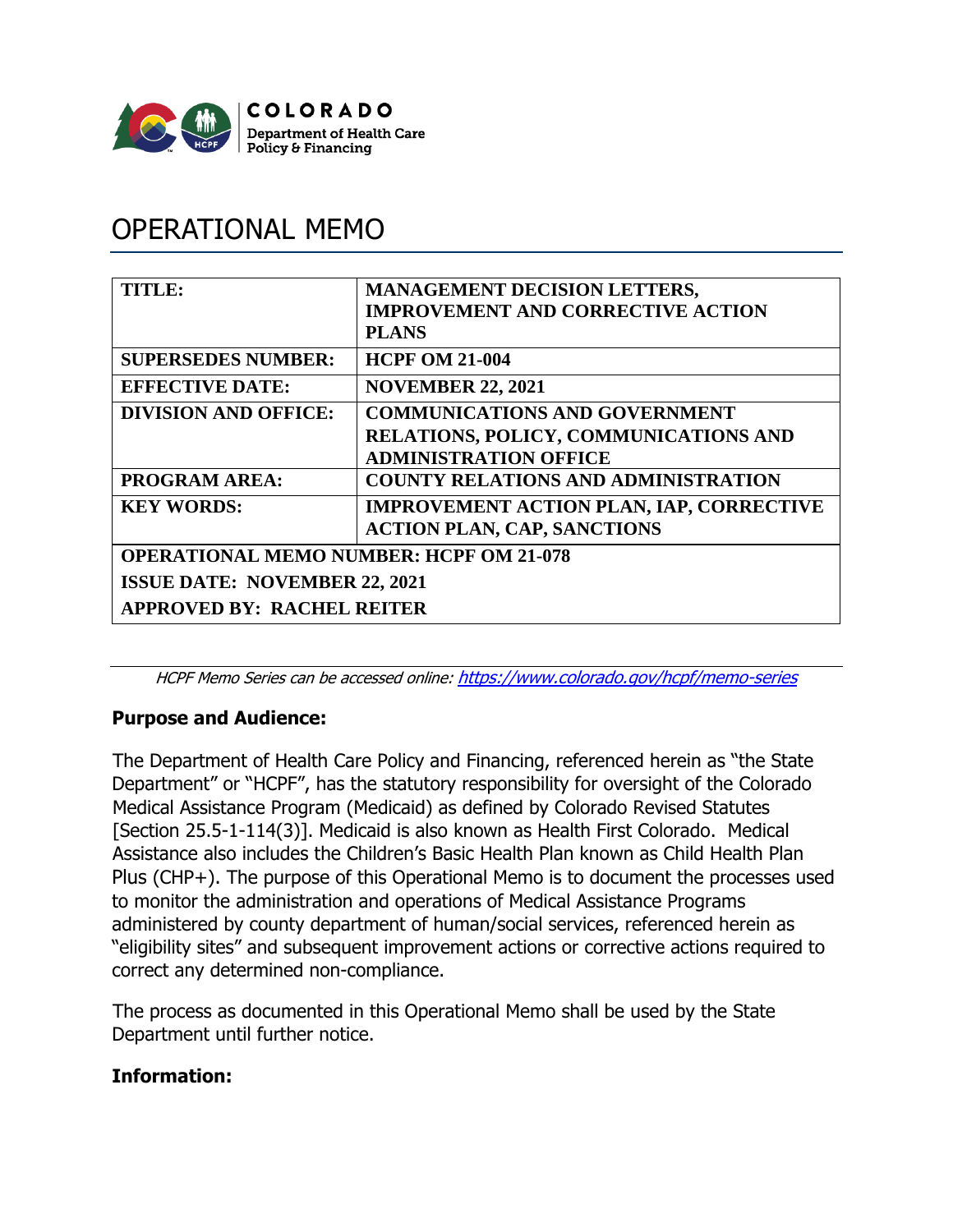



#### **Monitoring**

The State Department utilizes a variety of methods for oversight of the administration of the Medicaid program. These include but are not limited to site visits, quality assurance reviews, administrative desk reviews, financial reviews, and third-party audits.

# Non-Compliance Findings

When conducting audits and reviews the State Department shall issue or sustain findings of non-compliance through a Management Decision Letter. Findings of noncompliance will be grouped into three different categories:

- 1. Administrative: Non-compliance with administrative requirements, including missing or incomplete policies, procedures or processes, legal non-compliance or other types of non-compliance not defined below.
- 2. Quality: Non-compliance with quality assurance, audit, or review requirements set forth in 10 CCR 2505-5 1.020.10. Performance: Non-compliance with performance measures, benchmarks and targets as determined by the Colorado Department of Health Care Policy and Financing.
- 3. Performance: Non-compliance with performance measures as determined by the State Department.
- 4. Eligibility Determination: Non-compliance with any requirement as set forth in Volume 8 of the Colorado Code of Regulations, which governs the eligibility determination process for Medical Assistance Programs.

# Notification of Findings to County Director

The State Department will send a Management Decision Letter (MDL) to the County Director of human/social services. This letter will provide details regarding findings of non-compliance that result in the need for a Tier 1 Improvement Action Plan or a Tier 2 Corrective Action Plan.

# Types of Plans to Address Non-Compliance

The State Department shall require the county to submit a plan to address the identified non-compliance. The State Department shall specify to the county the type of plan that is required to be implemented.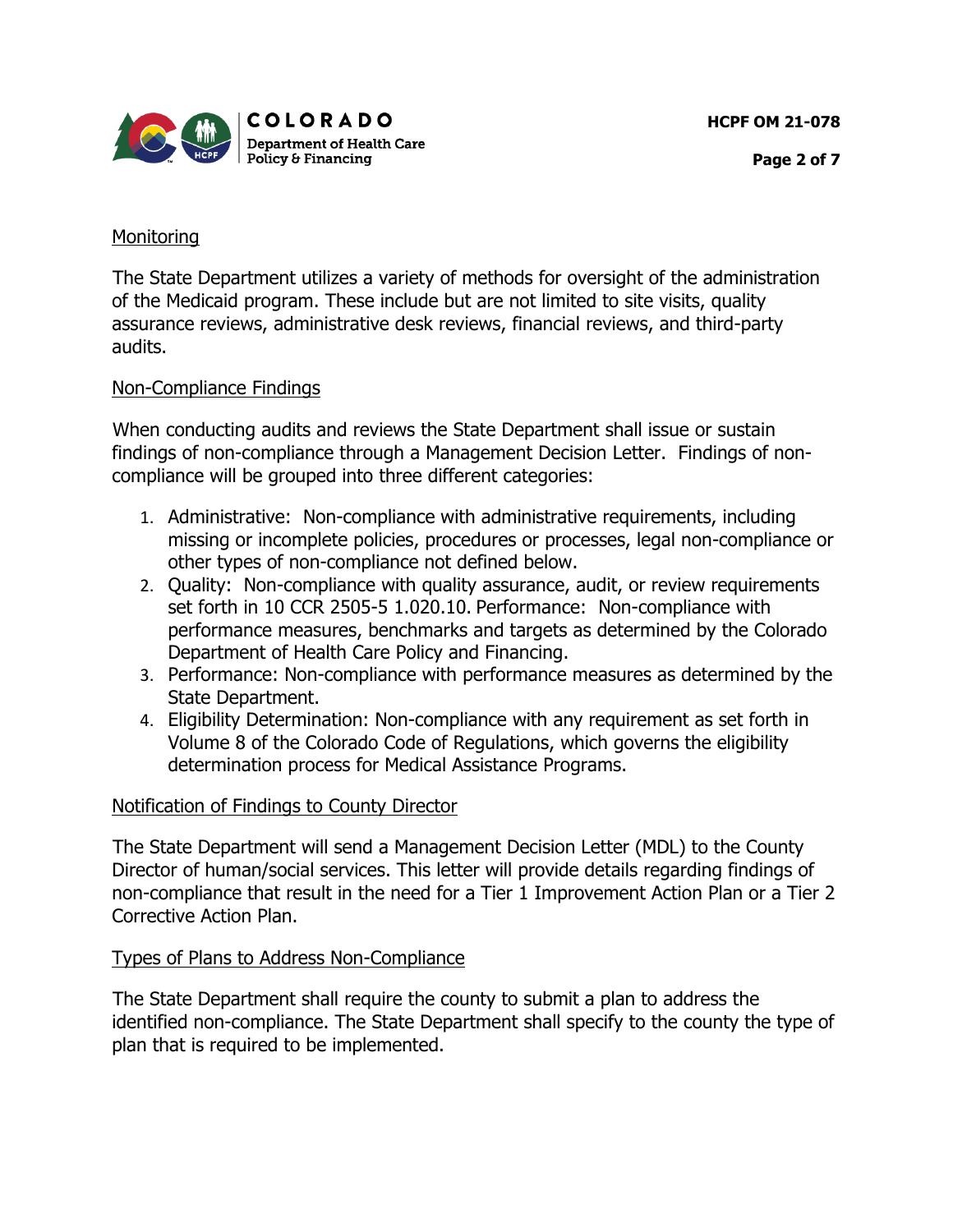**HCPF OM 21-078**



- 1. Tier 1 Improvement Action Plan: an informal plan implemented with technical assistance to address non-compliance and/or performance that may lead to noncompliance. This type of plan is not subject to fiscal sanctions as defined in 10 CCR 2505-5 1.020.12 (Sanctions). The State Department may convert a Tier 1 Improvement Action Plan to a Tier 2 Corrective Action Plan for any Tier 1 plans that have failed to be adequately or timely implemented.
- 2. Tier 2 Corrective Action Plan: a formal plan implemented with technical assistance to address non-compliance and/or performance. This type of plan is subject to fiscal sanctions as defined in 10 CCR 2505-5 1.020.12. The State Department may communicate with the County Board of Social/Human Services regarding any Type 2 Corrective Action Plans.

# Completion of Tier 1 and Tier 2 Plans:

Upon request of the State Department, the county shall complete a Tier 1 Improvement Action Plan or Tier 2 Corrective Action Plan. The requested plan shall address:

- 1. Previously noted non-compliance
	- o Address how both the individual and systemic root cause of each noncompliance has been previously corrected. The plan must contain the following information for each previously noted non-compliance:
		- 1. The date the correction was implemented;
		- 2. The staff involved in the correction;
		- 3. The documentation supporting the correction has been implemented.
- 2. Newly identified non-compliance
	- o Address how each root cause, both individual and systemic, of the noncompliance will be addressed. The plan must contain the following information for each non-compliance:
		- 1. Identification of the non-compliance;
		- 2. The specific action(s) to be taken to correct the noncompliance;
		- 3. The specific time frames for completion of each specific action not to exceed six months without the expressed written consent of the State Department;
		- 4. The name of the contact person responsible for corrective action.

The documentation to support that the actions taken to address non-compliance will be or have been completed. Any plans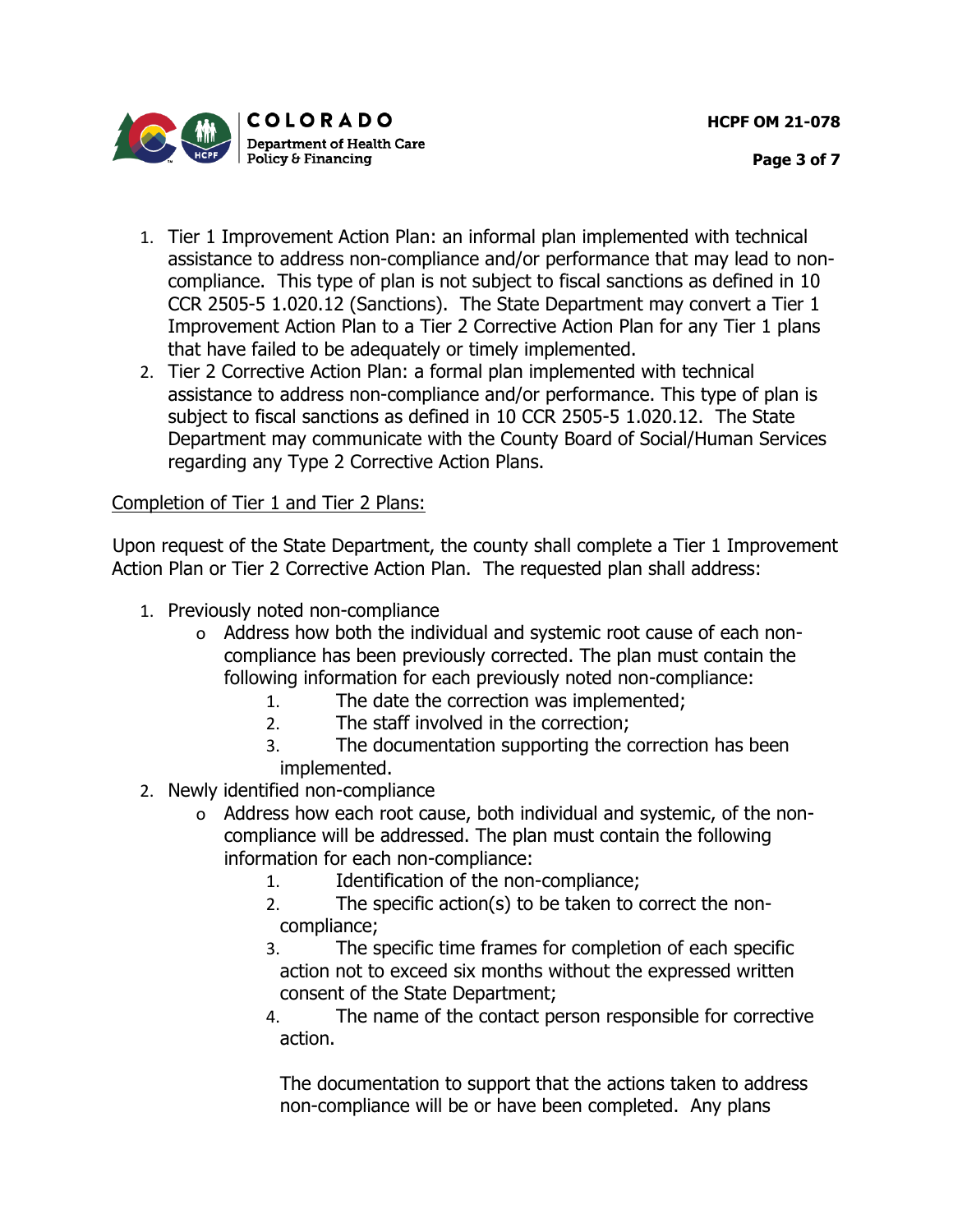**HCPF OM 21-078**



**Page 4 of 7**

submitted shall utilize the State Department-provided template. Submissions that do not utilize the template, are incomplete, or missing information shall be rejected. The county shall address the reasons that the State Department rejected the plan prior to resubmitting any rejected plan.

# Technical Assistance

The county may request technical assistance from the State Department in developing a Tier 1 or Tier 2 Plan. This request must occur within 15 calendar days of notification to the county director to complete a Tier 1 or Tier 2 Plan. The State Department may also require completion of a technical assistance meeting for a Tier 1 or Tier 2 Plan.

#### Timeframe to Develop and Submit a Plan and Extension of Time

Timeframe to Develop and Submit a Plan

1. If notified of the requirement to complete a Tier 1 or Tier 2 Plan, the county shall develop and submit a plan within 30 calendar days of receiving notification from the State Department.

Extension of Time

2. If the eligibility site needs additional time to develop a either a Tier 1 or Tier 2 Plan, the eligibility site director must submit a request electronically, using the Department's online form and within five (5) calendar days from receiving notification of the requirement to complete a Plan, specifying the new timeframe requested and providing an explanation for the extension request.

o Review of Extension Request

▪ The State Department will review the request for time extension within five working days of receipt and respond to the eligibility site director.

# Acceptance or Rejection of a Tier 1 or Tier 2 Plan

Within 30 business days of receipt of the proposed Tier 1 or Tier 2 Plan from the eligibility site department of social/human services, the Department will review and either accept or reject the proposed Tier 1 or Tier 2 Plan.

1. Accepted Tier 1 or Tier 2 Plan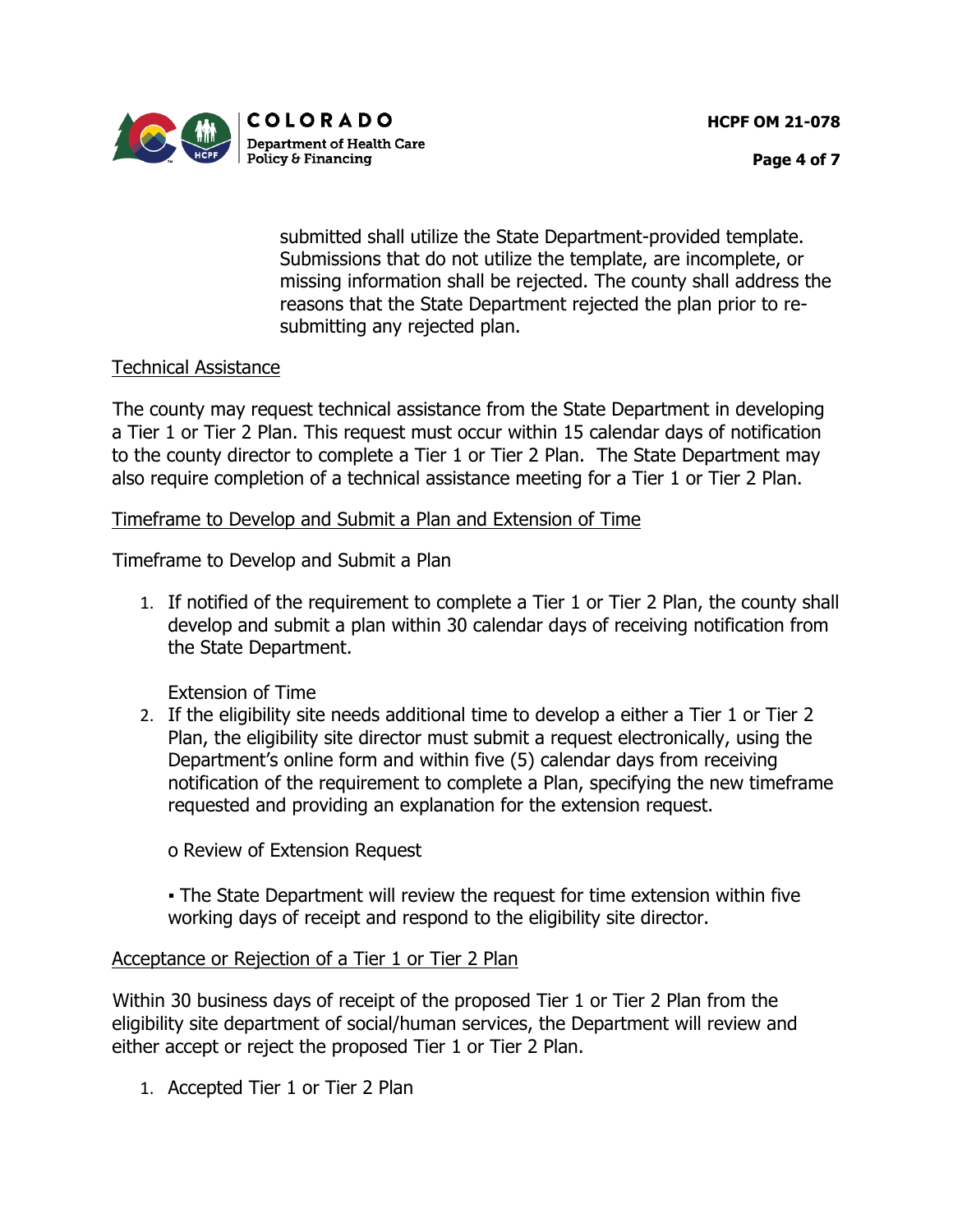**HCPF OM 21-078**



- **Page 5 of 7**
- o If the eligibility site is not notified within ten calendar days of rejection of any

Tier 1 or Tier 2 Plan submitted, then the plan is accepted. The State Department will send an electronic communication indicating the submitted Plan is approved.

- 2. Rejected Tier 1 or Tier 2 Plan
	- o If the submitted Tier 1 or Tier 2 plan is rejected by the State Department, the eligibility site will be notified electronically of the decision and will be required to resubmit. The eligibility site will be required to participate in Department provided technical assistance to address the individual and systemic root cause of non-compliance.
	- o The eligibility site is required to successfully complete an initial technical assistance meeting within 15 calendar days of receipt of the Tier 1 or Tier 2 Plan rejection.
		- i. If the eligibility site cannot complete the initial technical assistance meeting within 15 calendar days, the director will electronically submit a request for an extension to the State Department
- 3. If the eligibility site cannot complete the initial technical assistance meeting within 15 calendar days, the State Department will review the request for time extension. The State Department will respond to the eligibility site Director within five business days of receipt.

# Ongoing Monitoring of any Tier 1 or Tier 2 Accepted New Plan

Upon acceptance of the Tier 1 or Tier 2 Plan, the State Department will follow procedures outlined in this Operational Memo.

- Follow-Up
	- $\circ$  The State Department will verify that the eligibility site has complied with the approved Tier 1 or Tier 2 Plan. The eligibility site will submit any documentation needed to verify compliance upon completion of the Tier 1 or Tier 2 Plan to the State Department.

# Non-Compliance with Accepted Plan

If the State Department has verified that the eligibility site has not complied with the accepted Tier 1 or Tier 2 Plan, then: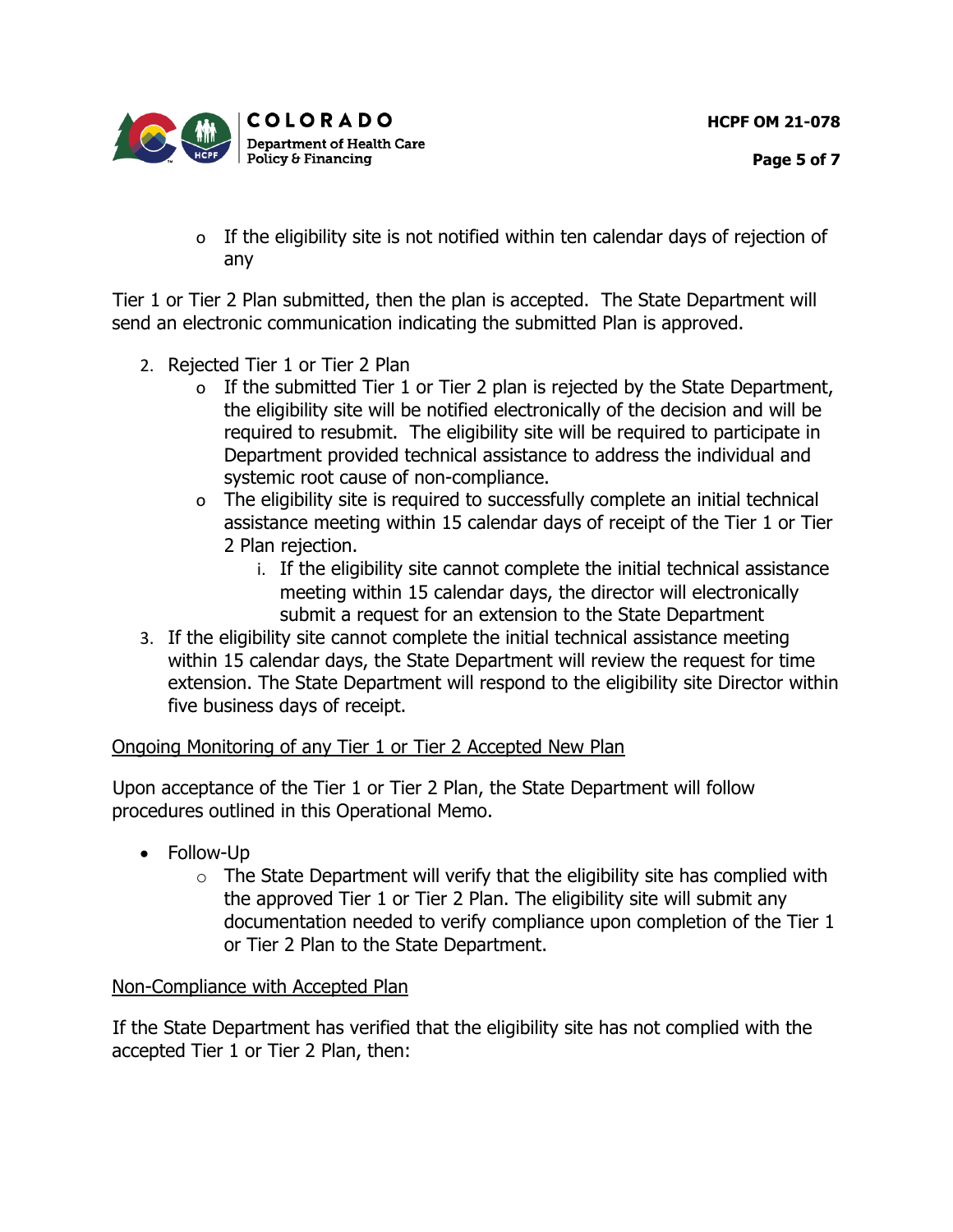

- **Page 6 of 7**
- 1. The State Department shall convert a Tier 1 Improvement Action Plan to a Tier 2 Corrective Action Plan
- 2. The State Department shall implement fiscal sanctions for non-compliance on a Tier 2 Corrective Action Plan as defined in 10 CCR 2505-5 1.020.11.

The first notification of fiscal sanctions due to non-compliance on a Tier 2 Corrective Action Plan shall be sent to the eligibility site director 60 calendar days prior to the implementation of fiscal sanctions. The eligibility site shall have 30 calendar days after notification of fiscal sanctions to correct the noncompliance with the Tier 2 Plan to avoid implementation of fiscal sanctions.

The second notification of fiscal sanctions due to non-compliance on a Tier 2 Corrective Action Plan shall be sent to the eligibility site director 30 calendar days prior to the implementation of fiscal sanctions. The second notification shall include the dollar amount of fiscal sanctions, or any other sanction implemented per 10 CCR 2505-5 1.020.11 and the date the sanction will be implemented. The eligibility site shall have 15 calendar days to correct the noncompliance with the Tier 2 Plan to avoid fiscal sanctions.

The third notification of fiscal sanctions due to non-compliance on a Tier 2 Corrective Action Plan shall be sent to the eligibility site director five (5) calendar days prior to the implementation of fiscal sanctions. The third notification shall include the dollar amount of fiscal sanctions, or any other sanction implemented per 10 CCR 2505-5 1.020.11 and the date the sanction will be implemented. The eligibility site will be unable to avoid fiscal sanctions at this point even if the non-compliance has been corrected. Correcting non-compliance with the Tier 2 Plan after fiscal sanctions have been implemented shall correct the noncompliance with the Tier 2 Plan but will not reverse fiscal sanctions implemented as a result of non-compliance. Fiscal sanctions will end on the final working day of the month that the non-compliance finding is corrected. If the Tier 2 Plan continues to be out of compliance after fiscal sanctions have been implemented, then the State Department will require the eligibility site to keep the Tier 2 Plan open and will classify this as "repeat findings." Continued non-compliance with a Tier 2 Plan can lead to additional fiscal sanctions implemented until the eligibility site corrects the non-compliance with the Tier 2 Plan.